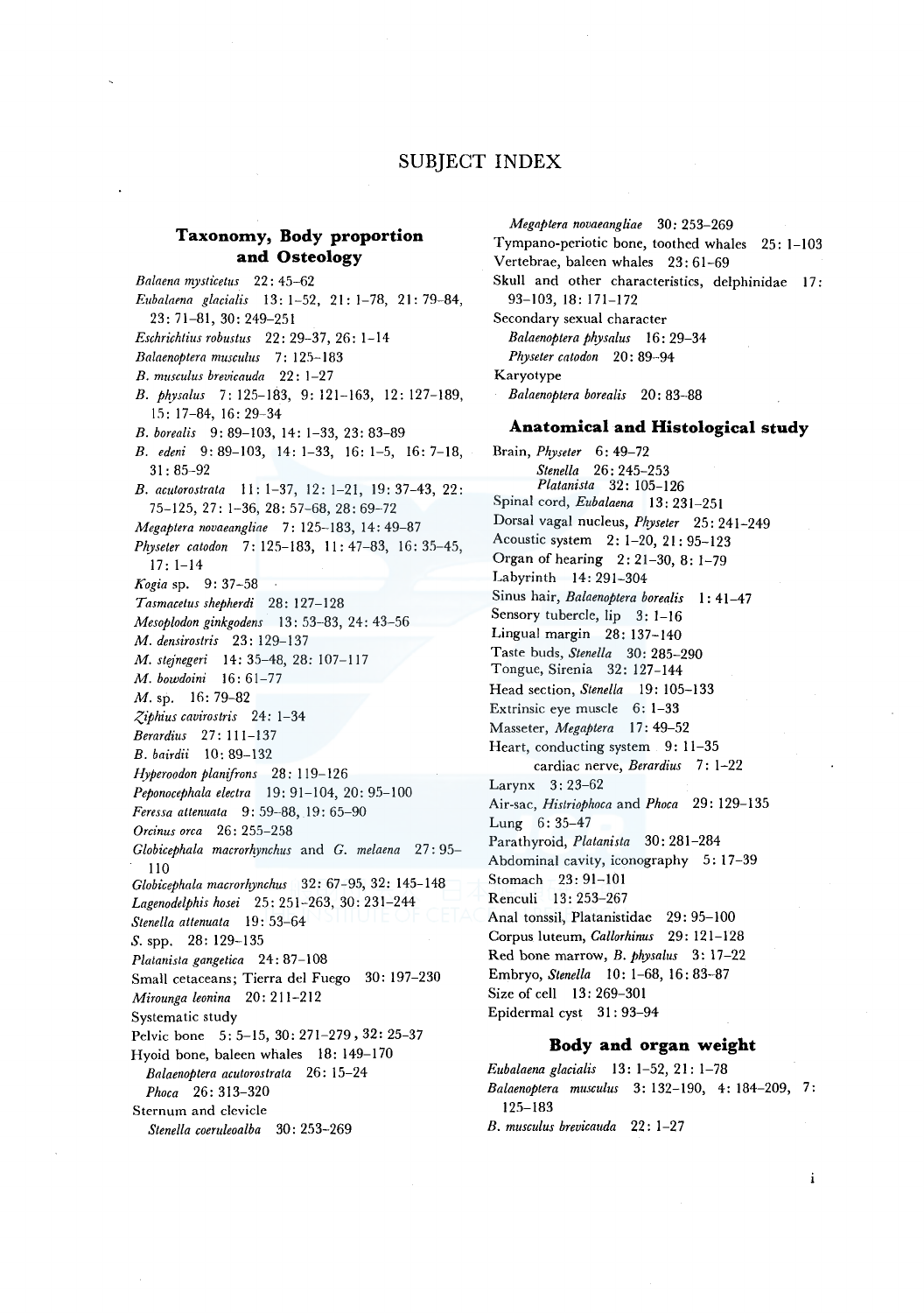**ii** 

*B. Physalus* 3: 132-190, 4: 184-209, 7: 125-183 *B. borealis* 4: 1-13 *B. edeni* 10: 133-141 *B. acutorostrata* 22: 7 5-125 *Megaptera noveangliae* 7: 125-183, 14: 49-87 *Physeter catodon* 4: 1-13, 7: 125-183 *Mesoplodon ginkgodens* 24: 43-56 *Lagenodelphis hosei* 25: 251-263 *Stenella attenuata* 26: 157-226 *Platanista gangetica* 24: 87-108, 26: 265-270 *Pontoporia blainvillei* 26: 265-270 *Mirounga leonina* 20: 211- 212 *Dugong dugon* 31: 129-132

### **Age determination**

Crystalline lens 3: 132-190, 4: 115-161 Baleen plates 4: 162-183, 6: 133-152 Ear plug 12: 23-32, 14: 107-135, 17: 37-48, 18: 29-48 Baleen whales 7: 87-119 *Balaenoptera physalus* 13: 155-169, 18: 49-88, 20: 17-82 *Physeter catodon* 13: 135-153, 17: 15-35, 20: 1-16 *Berardius bairdii* 29: 1-20 *Tursiops truncatus* 32: 39-66 *Stenella coeruleoalba* 8: 133-1461 24: 57-79, 28: 73- 106, 29: 21-48 *S. attenuata* 26: 157-226, 28: 73-106 *Platanista gangetica* 24: 87-108 *Pontoporia blainviliei* 31 : 45-67 *Callorhinus ursinus* 17: 191-195 *Dugong dugon* 30: 301-310

# **Population study**

*Eubalaena glacialis* 13: 1-52, 21 : 1-78 *Eschrichtius robustus* 5: 71-79, 13: 201-205, 22: 29-

- 37, 22: 39-43, 26: 1-14
- *Balaenoptera musculus* 3: 132-190, 4: 27-113, 5: 91- 167, 6: 73-131, 7: 125-183, 8: 147-213
- *B. physalus* 3: 119-131, 3: 132-190, 4: 27-113, 5: 91-167, 6: 73-131, 7: 125-183, 8: 147-213, II: 85-98, 12: 103-125, 13: 97-133, 13: 155-169, 15: 85-142, 17: 53-65, 18: 1-27, 18: 49-88
- *B. borealis* 3: 119-131, 4: 27-113, 9: 89-103, 22: 63-74
- *B. edeni* 3: 106-118, 3: 119-131, 9: 89-103, 9: 165-177, 10: 79-87, 14: 1-33, 16: 7-18, 28: 1- 35, 30: 291-300
- *B. acutorostrala* 11: 1-37, 11: 181-189, 19: 37-43, 22: 75-125, 37-59
- *Megaptera novaeangliae* 4: 27-113, 6: 73-131, 7: 125-183, 8: 81-102, 8: 147-213, 14: 49-87, 15:

1-16, 16: 19-28, 29: 59-85, 30: 245-247 *Physeter catodon* 3: 106-118, 3: 119-131, 4: 27-113, 6: 153-165, 7: 121-124, 7: 125-183, 8: 147-213, 10: 143-149, II: 39-46, 13: 135-153, 17: 15-35, 19: 1-35, 20: 1-16, 23: 1-25 *-?,iphius cavirostris* 10: 89-132, 24: 35-41 *Berardius* 27: 111-137 *B. bairdii* 10: 89-132, 13: 213-214, 23: 111-122, 29: 1-20 *Orcinus orca* 13 : 85-96 *Globicephala macrorhynchus* and *G. melaena* 27: 95- 110 *Stene/la coeruleoalba* 12: 191-192, 22: 159-162, 24: 57-79, 26: 227-243, 28: 73-106, 29: 21-48, 30: 65-115 *S. attenuata* 26: 157-226, 26: 227-243, 28: 73-106 *Lagenodelphis hosei* 30: 231-244 *Phocoenoides dalli* 30: 1-64 *Neophocaena phocaenoides* 31 : 1-44 *Cephalorhynchus commersonii* 32: 149-154 *Platanista gangetica* 24: 87-108, 24: 109-115, 27: 81-94, 29: 87-94 *Pontoporia blainvillei* 31 : 45-67 School, baleen whales 18: 89-110 Corpora albicantia 18: 123-148 Virginal band 21:85-94 Counting and measuring, baleen and ventral grooves 25:279-292 Baleen, function 28: 37-55 Underwater sound 23: 123-128 Epimeletic behavior 28: 141-143 Marking dolphin 20: 101-107, 24: 81-85 Human activity disturbing whales 29: 113-120 History, whaling 21: 125-129 Color pattern, *Phoca* 25: 301-310 Growth, *Phoca* 24: 127-144 Pelage, *Historiophoca* 28: 187-197 Occurrence, phocid seals 28: 175-185 Distribution, *Phoca* 31: 105-119 *Dugong* 31: 133-141 Diving depth, *Callorhinus* 24: 145-148 Wandering speed, *Erignathus* 31: 121-123 Serology 7:69-77, 8: 103-125, 9: 105-120, II: 85-98. 13: 171-184, 14: 89-100, 14: 101-106, 15: 85-142, 17: 53-65, 17: 67-77, 18: 1-27

#### **Food and feeding**

(See also population study)

- Baleen whales 5: 81-90, 12: 33-89, 13: 193-199, 14: 149-290, 16: 89-103, 17: 157-170, 19: 45-51, 20: 109-155
- *Balaenoptera borealis* 22: 127-152, 22: 153-158, 25: